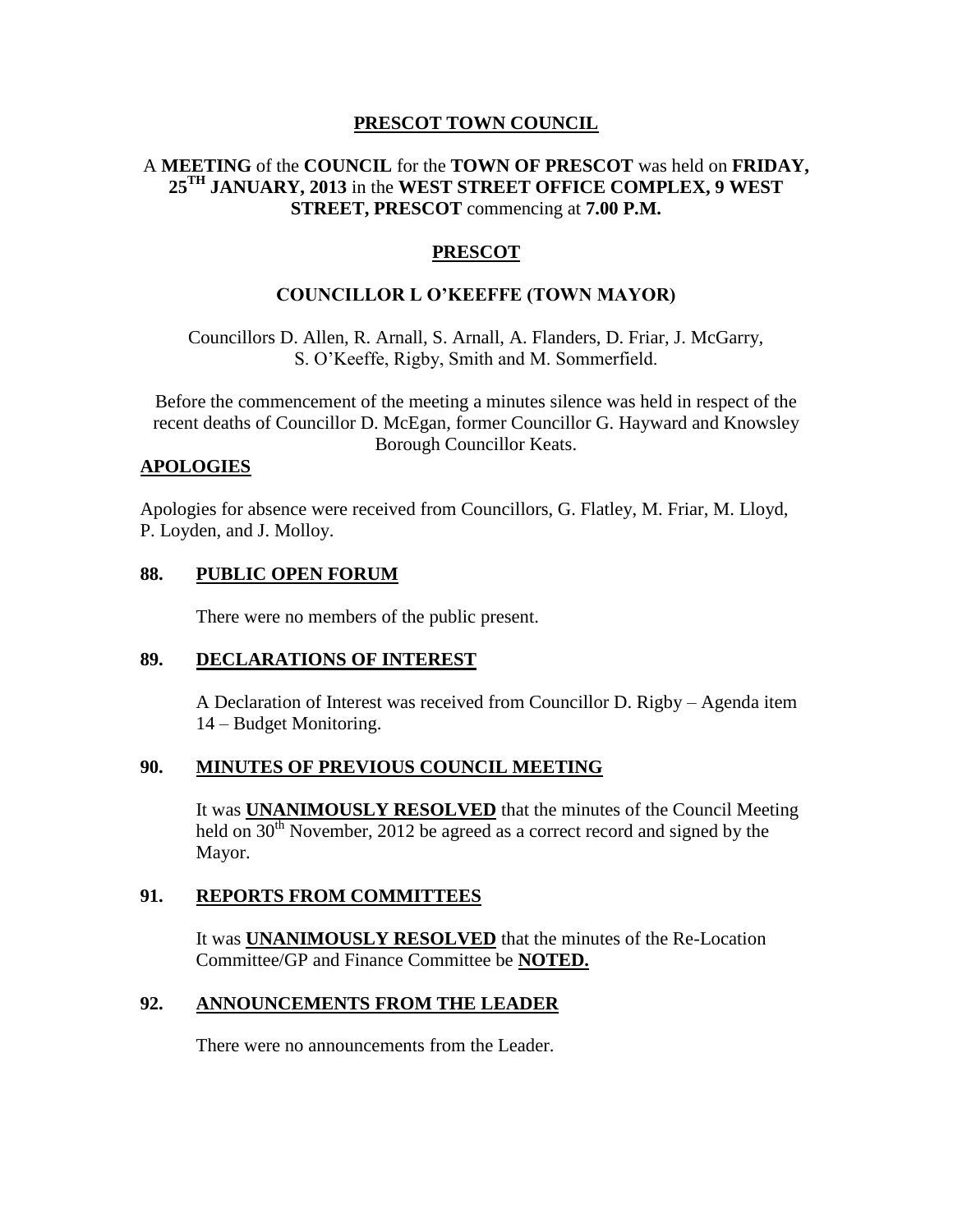#### **93. ANNOUNCEMENTS FROM THE TOWN CLERK**

#### **GREEN SPACE**

#### **FUNDING FOR EATON STREET**

Unfortunately the Town Council's application for 40k to the Veoila Trust to develop a toddler play space at Eaton Street has not been successful. The Town Clerk has since spoken with KMBC's Green Space Strategy manager to explore other options. KMBC have offered to look at reducing the scheme and commit 20k if the Town Council could match with 10k. TC will report fully at February meeting.

#### **BROWNS FIELD**

During a recent meeting with the Friends of Browns Field it was established that there is strong desire amongst the group to produce a master plan for the site. The master plan will be created by consulting with local stakeholders to identify their requirements and aspirations for the site. The provision of a master plan will inform and support all future funding applications for the development of the site a Master Plan would cost in the region of 5k. TC will report fully at February meeting.

# **NEW TOWN HALL**

TC has been working wit KMBC to develop the business case for the New Town Hall this is almost complete and will inform the borrowing application to the Public Works Loan Board. The business case includes:-

BACKGROUND - PROPOSALS AND VIABILITY ASSESSMENT - RESOURCE IMPLICATIONS - PROCURMENT PROCESS AND TIMESCALES - RISKS ASSESSMENT – CONCLUSION

The planning application was submitted on  $19<sup>th</sup>$  December and decision is expected on  $27<sup>th</sup>$  February. TC has met with Arkhibuild team today to inform the Mechanical and Engineering tender docs. The project is proceeding in line with the agreed timescales.

#### **FINANCE**

As members are aware January would traditionally see the setting of next years budget and determine the associated Precept requirement place on residents. Unfortunately central government reforms have had major implications for Local Authorities through the removal of Council Tax Benefit. The fine details of the policy have not yet filtered down to Local Authorities therefore KMBC have not been able to provide Prescot Town Council with its number of Band D equivalent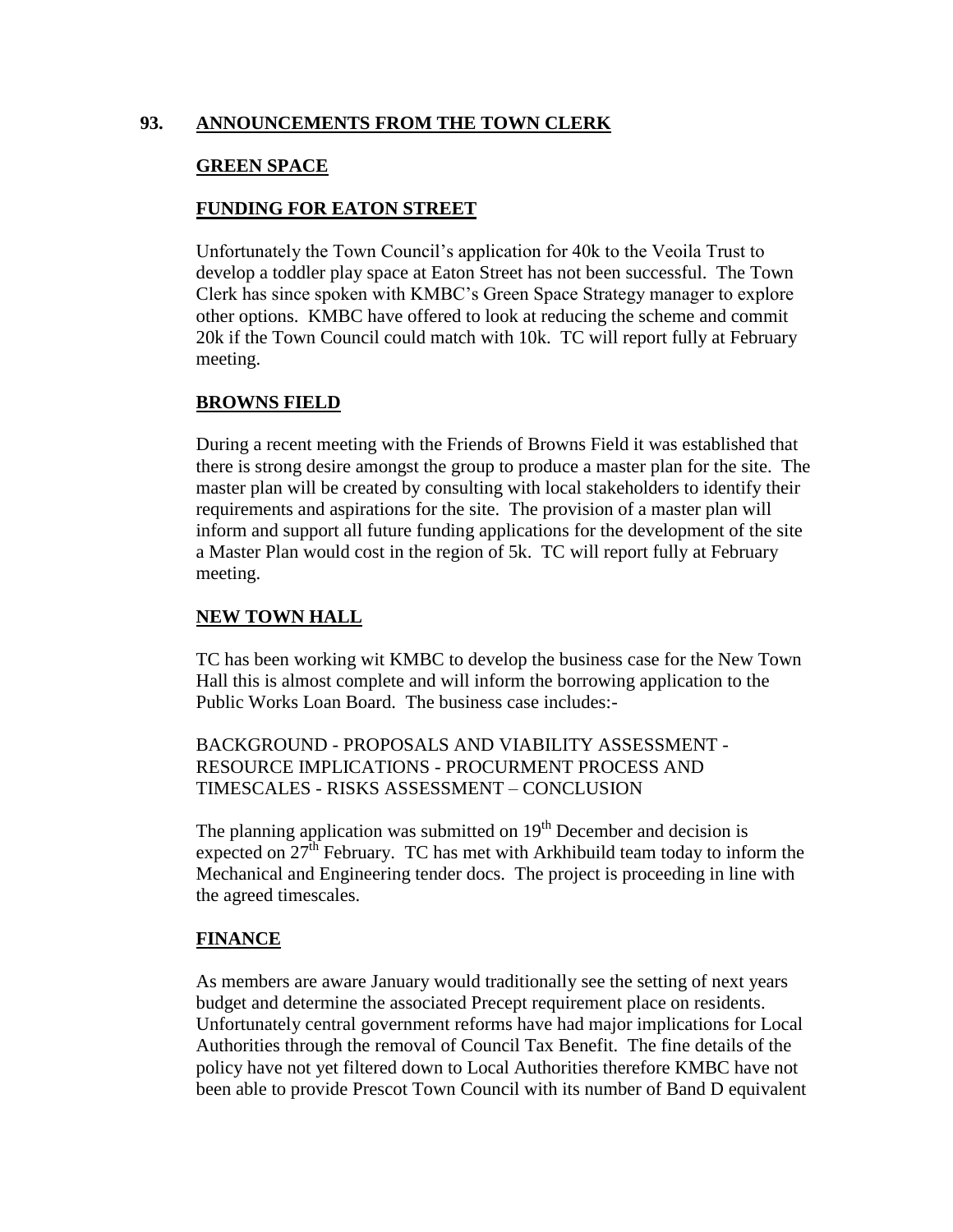properties required to set the Precept. We await further information from KMBC and hope to be able to bring a full report to the February Council Meeting. The TC has created a number of options based on the best available information to date in order to inform the Business Case and support the borrowing requirement report. This is impacting on the loan application for the new Town Hall.

#### **QUALITY COUNCIL – PROGRESS**

Christmas light switch on great success.

Development of the Web page continues. We need to commissions some additional works to raise our Google profile.

# **COUNCIL VACANCY**

Following the sad passing of Cllr McEgan in accordance with Section 7 Local Government Act 1972 a vacancy notice for the role of Councillor in the North West Ward of Prescot will be advertised on Wednesday of next week.

# **94. MAYORAL ENGAGEMENTS**

A schedule of Mayoral Engagements was submitted. It was **UNANIMOUSLY RESOLVED** that the schedule be **NOTED.**

#### **95. PLANNING APPLICATIONS**

No new Planning Applications were submitted.

# **96. PLANNING DECISIONS**

| <b>APPLICATION NO.</b> | <b>DEVELOPMENT</b>                                                                                                                                                                                                                                                                                                                                                                                                                                                                                                   | DECISION       |
|------------------------|----------------------------------------------------------------------------------------------------------------------------------------------------------------------------------------------------------------------------------------------------------------------------------------------------------------------------------------------------------------------------------------------------------------------------------------------------------------------------------------------------------------------|----------------|
| 12/00602/FUL           | Erection of a 3 storey apartment block comprising of 3 no.<br>2 bedroom apartments together with construction of a new<br>vehicular access and associated works (garage building to<br>be demolished. Former West Street Garage, West Street,<br>Prescot.                                                                                                                                                                                                                                                            | <b>Refused</b> |
| 12/00603/CON           | Conservation area consent sought for the demolition of<br>garage building. Former West Street Garage, West Street,<br>Prescot.                                                                                                                                                                                                                                                                                                                                                                                       | <b>Refused</b> |
| 12/00636/LBC           | Application to vary condition no. 7 attached to listed building <b>Granted</b><br>consent 10/00090/LBC (internal and external works to include<br>removal of modern cement render to expose original<br>brickwork and replacement of modern window casements<br>with timber sashes to all elevations. Internally, modern<br>partitions to first floor rooms to front of property to form<br>additional bedroom and en-suite) as dry-lining of the base-<br>ment floor and walls and installation of pump and sump to |                |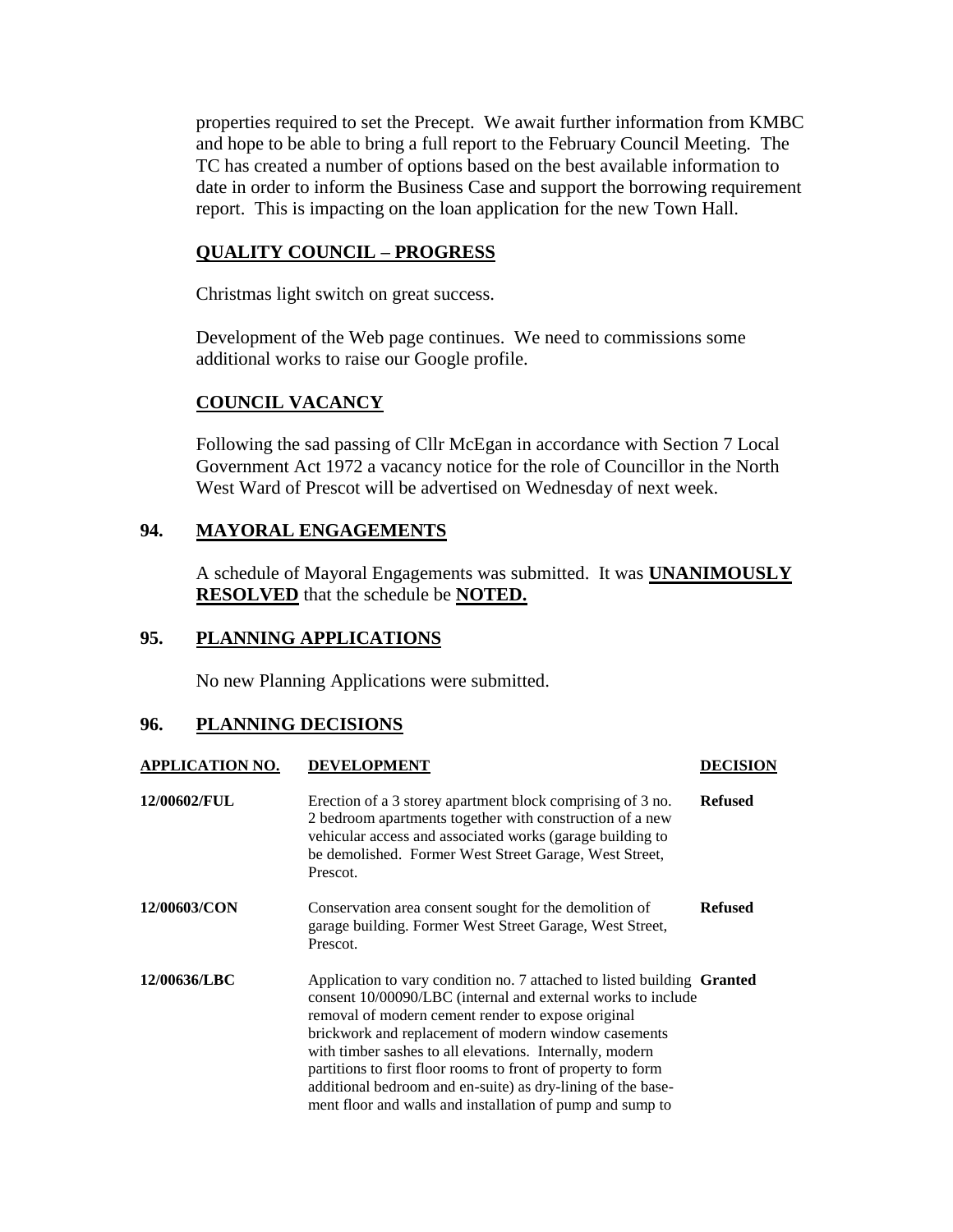| 12/00447/ADV | outrigger is no longer required. 48 St Helens Road,<br>Prescot.<br>Display of 1 no. internally illuminated facia sign and 1 no.<br>internally illuminated projecting sign. Former Au Naturelle<br>and Ethel Austin, 43 Eccleston Street, Prescot.                                                                                                                                                                                                                              | <b>Refused</b>              |
|--------------|--------------------------------------------------------------------------------------------------------------------------------------------------------------------------------------------------------------------------------------------------------------------------------------------------------------------------------------------------------------------------------------------------------------------------------------------------------------------------------|-----------------------------|
| 12/00604/LBC | Erection of 1m high metal fencing $\&$ gate to be situated<br>above existing brick wall to front/part right hand side<br>boundaries together with erection of 2m high gate to left<br>hand side of building. Prescot House Dental Surgery,<br>3 High Street, Prescot.                                                                                                                                                                                                          | <b>Refused</b>              |
| 12/00614/FUL | Erection of 1m high metal fencing $\&$ gate to be situated<br>above existing brick wall to front/part right hand side<br>boundaries together with erection of 2m high gate to left<br>hand side of building. Prescot House Dental Surgery,<br>3 High Street, Prescot.                                                                                                                                                                                                          | <b>Refused</b>              |
| 12/00286/FUL | Conversion of vacant medical centre to form 2 no.<br>residential dwellings (use Class C3) including erection<br>of a single storey extension to front to form kitchen and<br>shared double garage, construction of new orangery style<br>roof to existing rear flat roof office (existing front lobby<br>to be demolished) ands external alterations together with<br>associated landscaping and boundary treatments and new<br>access gates. Beech House, Park Road, Prescot. | <b>Granted</b>              |
| 12/00609/FUL | Erection of 2 storey extension to side elevation.<br>2 Broadlands, Prescot.                                                                                                                                                                                                                                                                                                                                                                                                    | <b>Granted</b>              |
| 11/00337/RPP | Application to extend the time limit of Planning Application<br>06/00714/FUL (erection of apartment block comprising 23<br>no. dwellings in total, together with basement car park and<br>associated works (existing building to be demolished.<br>T. Stephenson & Sons Ltd, 5 Market Place, Prescot.                                                                                                                                                                          | Withdrawn<br><b>Invalid</b> |
| 11/00341/RPP | Application to extend the time limit of conservation area<br>consent application 07/00710/CON - demolition of existing<br>building). T. Stephenson & Sons Ltd, 5 Market Place, Prescot.                                                                                                                                                                                                                                                                                        | Withdrawn                   |
| 12/00571/FUL | Installation of 2 no. 2.1 metre high customer information<br>help points. Prescot Bus Station, Church Road, Prescot.                                                                                                                                                                                                                                                                                                                                                           | <b>Granted</b>              |
| 12/00617/FUL | Single storey extension to side elevation and conversion<br>of front garden to area of hard standing to provide parking.<br>27 Sutherland Road, Prescot.                                                                                                                                                                                                                                                                                                                       | <b>Granted</b>              |

# It was **UNANIMOUSLY RESOLVED** to **NOTE** the above **PLANNING DECISIONS.**

# **97. APPLICATIONS FOR FINANCIAL ASSISTANCE**

# **(i) MOLYNEUX DRIVE ALLOTMENT SOCIETY**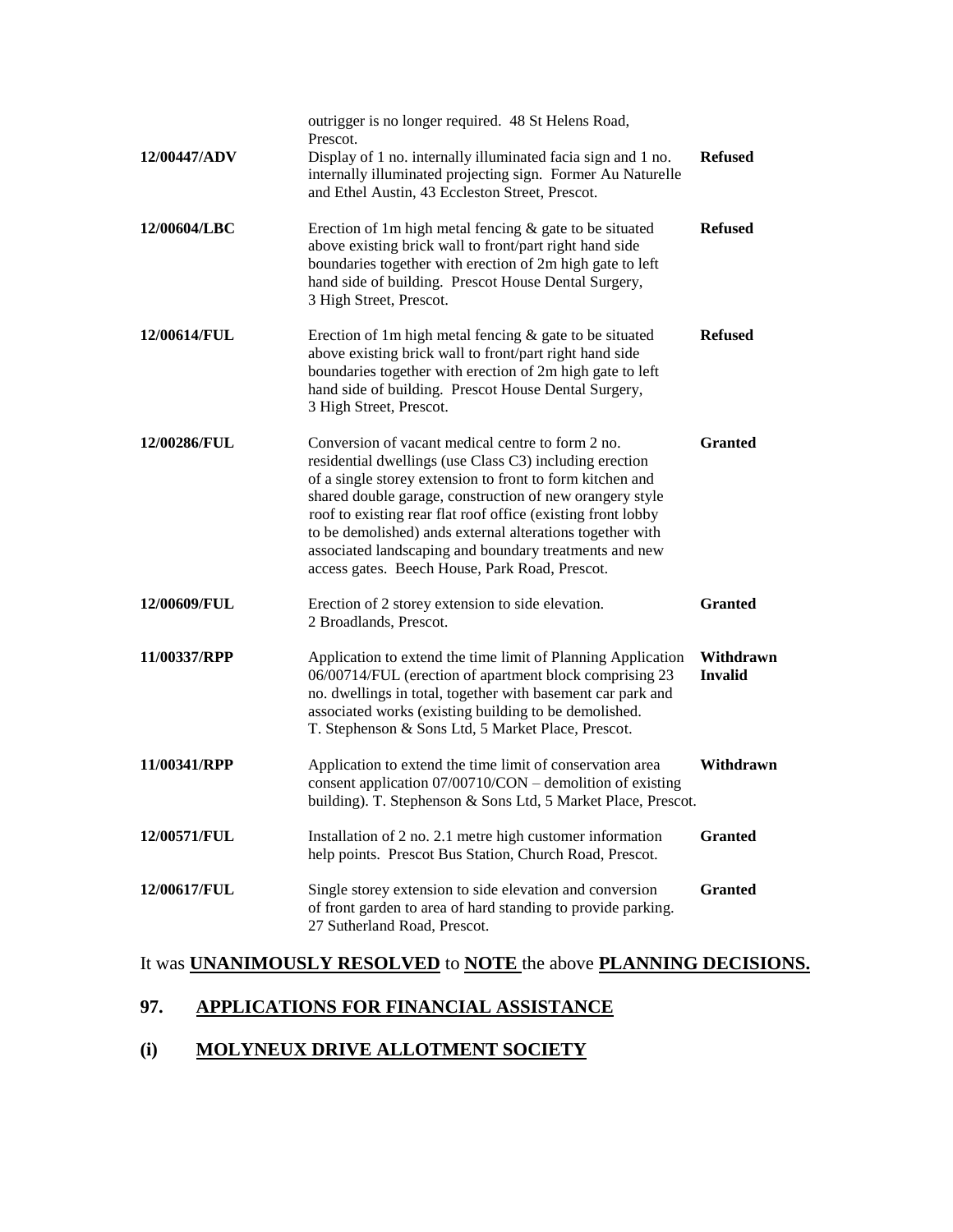The Town Clerk submitted a Section 137 Funding Application Form from the Molyneux Drive Allotment Society requesting financial assistance towards the purchase of materials to paint the communal cabin, installation of a cooker and materials to upgrade the area around the cabins.

It was **UNANIMOUSLE RESOLVED** that a Section 137 Grant of £500.00 be made to the Molyneux Drive Allotment Society.

# **(ii) LANE ENDS ATHLETIC**

The Town Clerk submitted a Section 137 Funding Application Form from Lane Ends Athletic Football Club requesting financial assistance towards line marking equipment.

It was **UNANIMOUSLY RESOLVED** that a Section 137 Grant of £500.00 be made to Lane Ends Athletic Club for line marking equipment.

# **98. WEST STREET LEASE**

The Town Clerk had submitted a report informing Members that the lease to the West Street Offices was due to expire on 14<sup>th</sup> January, 2013.

It was **UNANIMOUSLY RESOLVED** to **APPROVE** the extension of the current lease until November 2013 and the Town Clerk to carry out the required actions.

# **99. RESIDUAL BAR STOCK DISPOSAL**

The Town Clerk submitted a report to update Members on the current position of the bar stock disposa1.

It was **UNANIMOUSLY RESOLVED** to make a sale to KMBC disposing of some 60% of the stock, the remaining items will be donated to the Mayors charity for future raffle prizes etc.

# **100. BUDGET MONITORING STATEMENT**

The Town Clerk provided the budget monitoring report upto December 2012.

It was **UNANIMOUSLY RESOLVED** that the expenditure to date be **APPROVED** and the information in relation to the Budget Monitoring Statement and annual forecast be **NOTED.**

The meeting closed at 7.41 p.m.